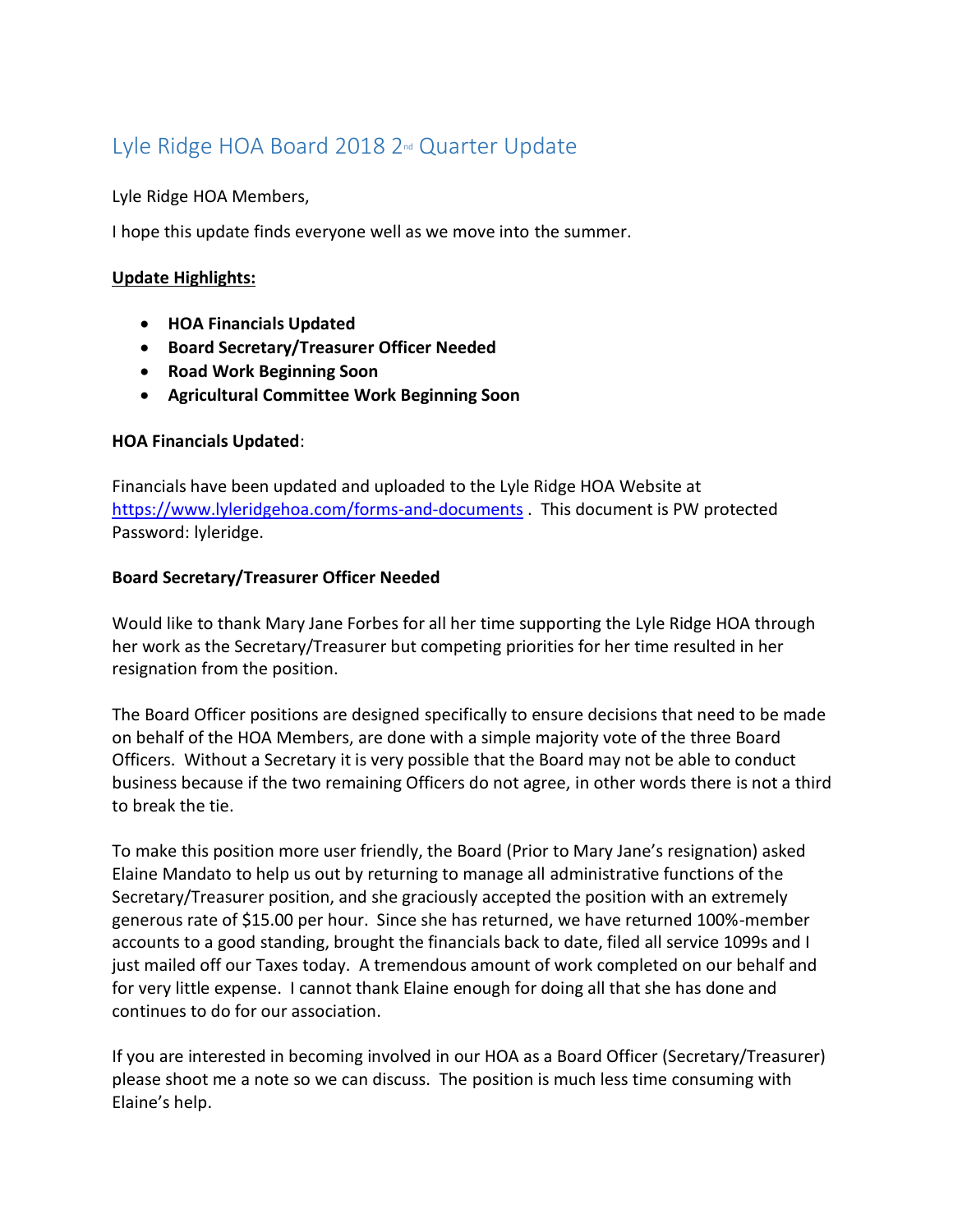#### **Road Work Beginning Soon**

Our entire road is scheduled to be sealed in May and our Vice President, Ron Livingston is leading the effort by coordinating with the contractor, then developing and communicating the plan to all the members. Some highlights concerning this work that EVERYONE needs to be aware of:

- The work will require two days to complete and each day  $\frac{1}{2}$  of the development will not be able to drive onto or off their driveway while the sealant cures.
- This work will be scheduled around normal services such as garbage pickup.
- Walking on or driving on wet sealant followed by walking or driving on a driveway will likely permanently stain the concrete or other surfaces the sealant is transferred to. Those with children need to ensure they are aware.
- Some services may be disrupted for a day (mail delivery, propane etc).

I know everyone is going to have many questions and Ron will provide answers to them as soon as he completes the coordination with the contractor. So please be patient.

#### **Agricultural Committee Work Beginning Soon**

The sun is shining, trees have new buds, grass is growing and so are the weeds. Just a friendly reminder that our fantastic Agricultural Committee volunteers will begin doing their work by holding all of us to the high standards of the Lyle Ridge development. I realize the real estate market has heated up considerably due to rising interest rates, but I have been living here for 6 years and have personally watched the property values have steadily increase. More importantly, when a house is listed, it remains on the market for a very short time…less than a month and many times less than a week! This fact has many contributors, but All Members should pat themselves on the back, and more importantly if you see our Agricultural Committee members walking around on their own time, please say hello or even thank them for doing what they do because they are a big part of our neighborhood's desirability as well.

Finally, In addition to handling the administrative duties the Board positions require, we would like to remain engaged with all of you to ensure we are working on the things that are most important to all of us. Our efforts to accomplish this will be through a quarterly board update that we will post on our website. This update will include action items from the previous meeting/s and any other items that the board has taken on itself to accomplish. If there are ever any specific questions to any of these items that we are working on or any that we are not, please feel free to e-mail or phone me at [robertcoughlin87@yahoo.com](mailto:robertcoughlin87@yahoo.com), or my cell 360-630-0488.